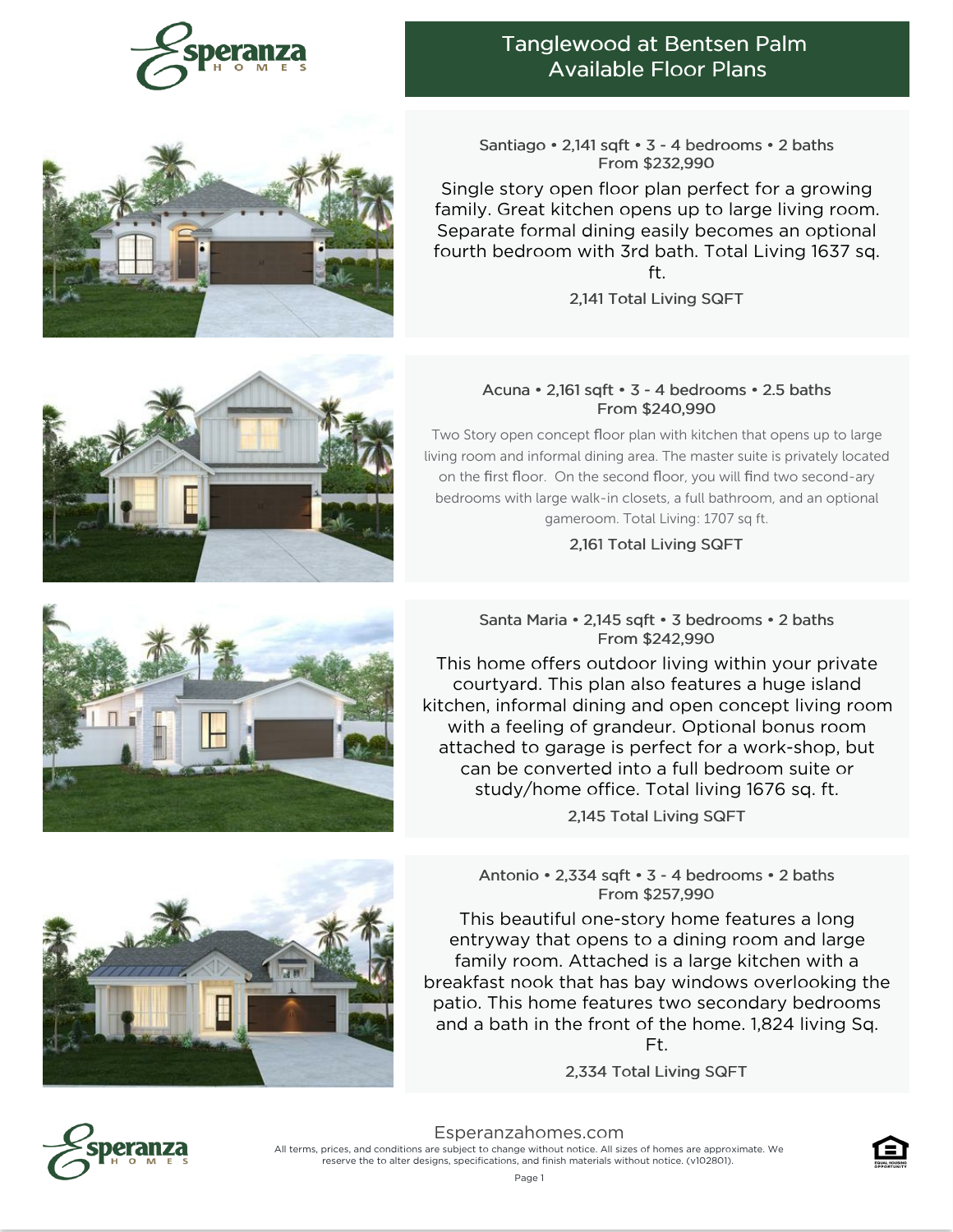

# Available Floor Plans



#### Santa Cruz • 2,185 sqft • 3 - 4 bedrooms • 2 baths From \$257,990

Beautiful Courtyard Home with Detached Garage which includes double garage doors that creates a large living area in courtyard. This home has a Casita option to create a 4 bedroom 3 bath home. Comes standard in brick with 1695 sq. ft. of living.

2,185 Total Living SQFT

## San Marcos • 2,829 sqft • 3 - 5 bedrooms • 2 - 3.5 baths From \$277,990

Two-story home with 3 bedrooms, 2 bathrooms, and a 2-car garage. The Master bedroom is privately located at the rear of the home and features a spacious walk-in closet. The elongated entryway leads to an open family and informal dining area. Have the option to add a half bathroom. The second-floor attic has option to add bonus room space to use as a game room or to add a 4th or 5th bedroom. Total living sq ft: 2387 sq ft

#### 2,829 Total Living SQFT

## Concepcion • 2,841 sqft • 4 bedrooms • 2.5 baths From \$288,990

2 Story spacious home with study. All bedrooms upstairs, perfect for the growing family! Many cool options such as the convertible party room/ garage opening to rear covered patio. Total Living 2419 sq. ft.

2,841 Total Living SQFT

## Francisco • 2,906 sqft • 3 - 5 bedrooms • 2 baths From \$291,990

This single story, 3 bedroom, 2 bathroom home features 2208 square feet of living space. This floorplan offers an elongated entryway that leads to two secondary bedrooms and a study that can be used as a bedroom. The entry hall opens to a kitchen equipped with an island that overlooks an inviting living room. Attached to the kitchen is an informal dining area that opens up to a large covered patio great for outdoor entertaining! The master suite is secluded along one side of the home.

2,906 Total Living SQFT









[Esperanzahomes.com](https://www.esperanzahomes.com)

All terms, prices, and conditions are subject to change without notice. All sizes of homes are approximate. We reserve the to alter designs, specifications, and finish materials without notice. (v102801).

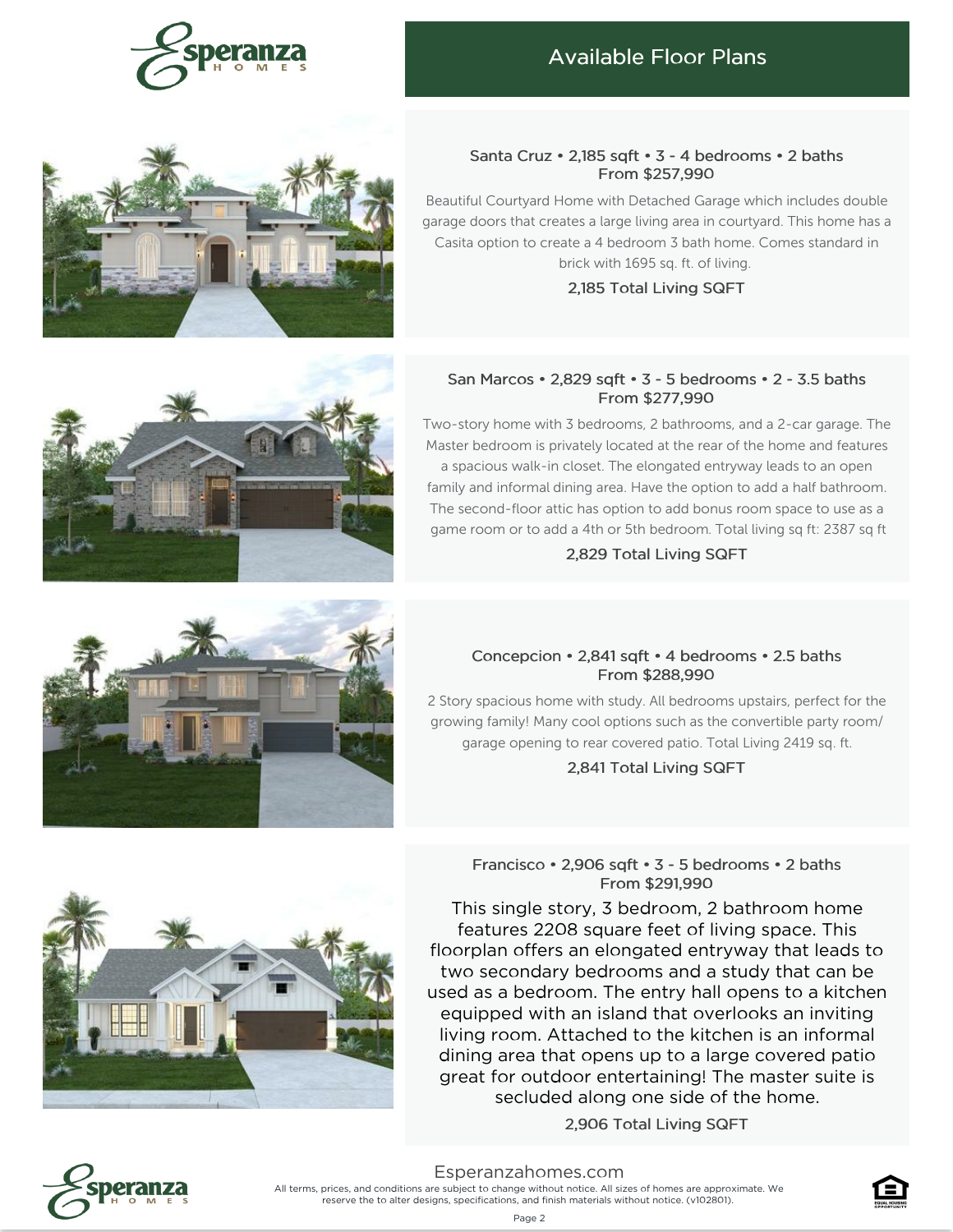

## Available Floor Plans



Espada • 3,080 sqft • 3 - 4 bedrooms • 2.5 baths From \$291,990

Single Story Rotunda Entry home with optional study. This home offers an open kitchen with a large island that over-looks the family room. The master suite is privately located on the right side of the home and comes with a large master bath and bedroom-sized walk-in closet. An attached casita option is available with this floorplan which could be finished out as a guest suite with bath, man cave, craft room, or 3rd car garage. 2262 Living Sq. Ft. 3,080 Total Living SQFT



#### San Juan • 3,099 sqft • 3 bedrooms • 2 baths From \$309,990

Courtyard entry home with grand covered porch at entry. Casita to be finished out as a guest room, craft room, or man cave. This home is built for entertaining, featuring a fabulous kitchen opening into the courtyard and the great room. 2271 Sq ft. living.

3,099 Total Living SQFT

## Valero • 3,380 sqft • 4 - 5 bedrooms • 2.5 baths From \$335,990



3,380 Total Living SQFT